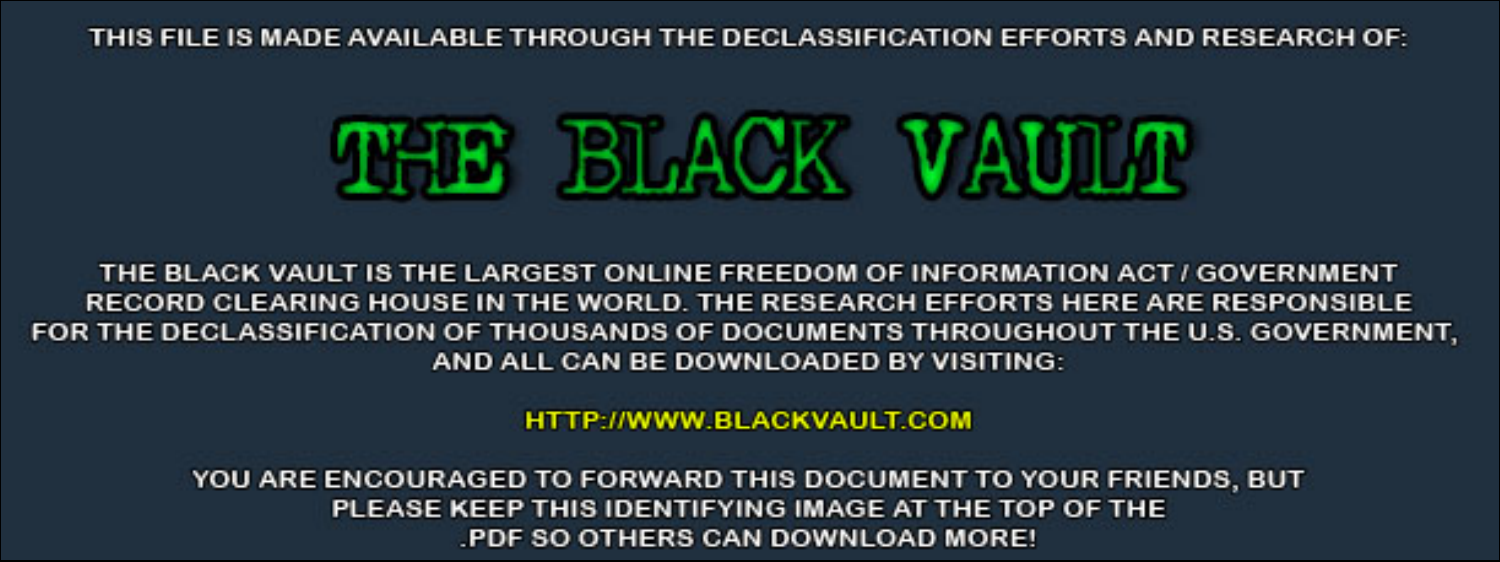

## **DEPARTMENT OF THE AIR FORCE HEADQUARTERS AIR FORCE OFFICE OF SPECIAL INVESTIGATIONS QUANTICO, VIRGINIA**

HO AFOSI/XILI Attn: FOIA Office 27130 Telegraph Rd. Quantico, VA 22134

JUL *1* 3 **201!** 

Mr. John Greenewald

Dear Mr. Greenewald,

This is in response to your Freedom of Information Act request to the Defense Intelligence Agency (DIA) dated 27 February 2009 for records concerning "an assassination plot against President George H.W. Bush on April 13, 1993." DIA has identified AFOSI generated document that is responsive to your request. They have forwarded one document (3 pgs) to us for review, release determination and direct response to you. AFOSI 2012-FOIA-00318 has been assigned to your request.

Portions of the information requested are exempt from disclosure to you. We have inserted notations in the attached documents to identify the portions deleted and the reasons for doing this. All AFOSI redactions are identified as "per AFOSI." The notations are explained as follows:

a. "b(l)" indicates the withholding of national security information concerning the national defense or foreign policy that has been properly classified in accordance with substantive and procedural requirements of a presidential executive order (currently Executive Order 13 526, dated 29 December 2009). The authority for this response is 5 U.S.C. § 552 (b) (1). The deleted information is denied because it is currently and properly classified in accordance with Executive Order 13526 Section 1.4 (b) foreign government information; (c) intelligence activities (including covert actions); and (d) foreign relations or foreign activities of the United States, including confidential sources.

b. "b6" indicates the withholding of information contained in personnel, medical, and similar files or information that applies to a particular individual for which we have determined there exists a privacy interest that generally and categorically outweighs any public interest in disclosure that the Freedom of Information Act would authorize. As recognized in federal statute and case law, the type of information that this generally requires to be withheld includes the names of government employees and law enforcement agents; personal data information such as Social Security Numbers, signatures, personal addresses (including email), and telephone . numbers; medical and criminal history information; and most identifying information on persons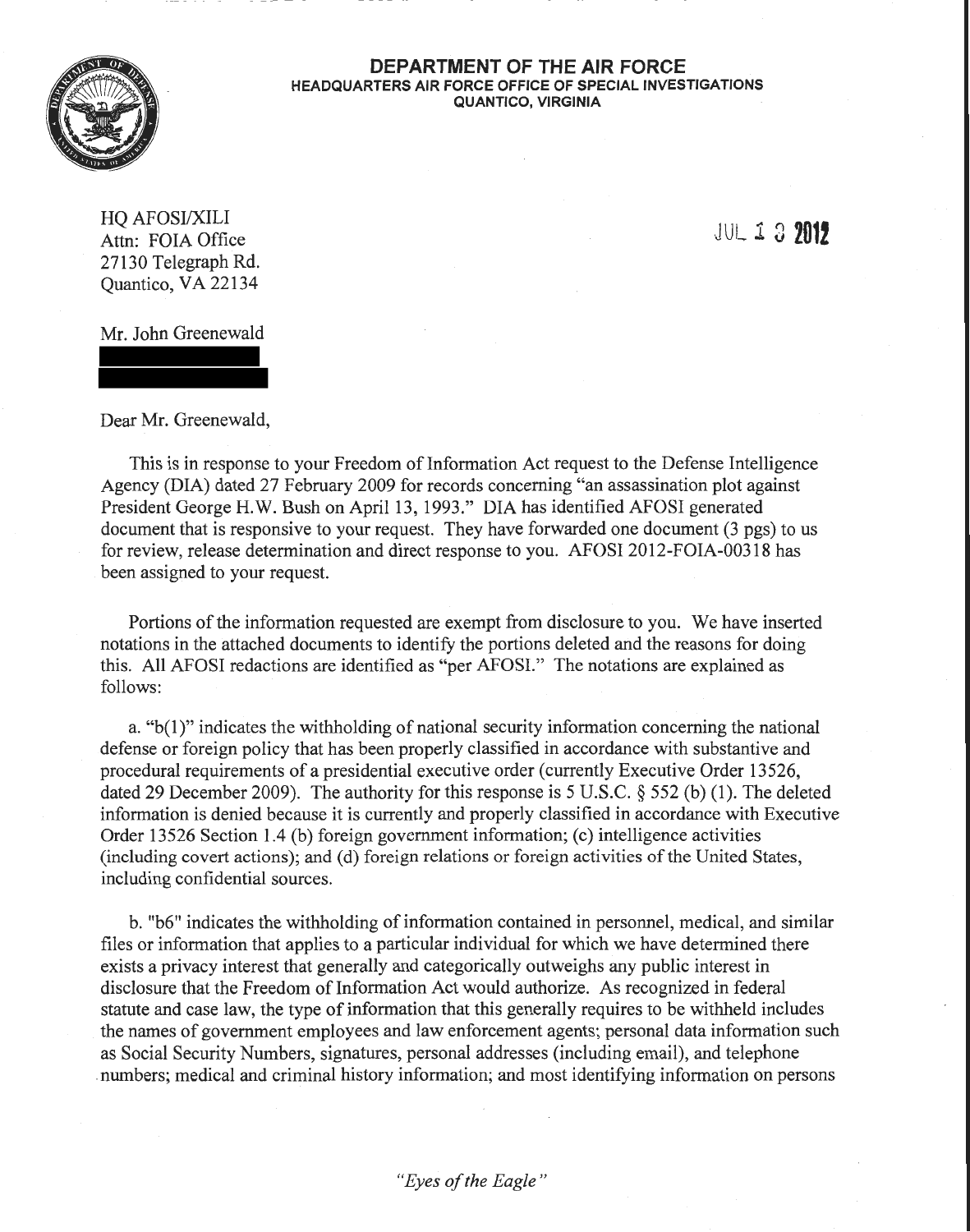forward deployed, overseas, or assigned to sensitive or routinely deployable units. The authority for this exemption may be found in United States Code, Title 5, and Section 552(b)(6)<sup>2</sup> and in the federal court cases interpreting that statute.

c. "b7C" indicates the withholding of information contained in law enforcement records, the disclosure of which could reasonably be expected to constitute an unwarranted invasion of personal privacy. As recognized in federal statutes and case law, the type of information that this generally requires to be withheld includes the names of subjects, witnesses, and "nonconfidential" informants of law enforcement investigations; the personal data or identifying information of any third party that is detailed within a law enforcement investigation; and the names of law enforcement personnel unless it is determined that there is a public interest in the release of a particular law enforcement individual's name with respect to a particular law enforcement investigation. The authority for this exemption may be found in the United States Code Title 5, Section 552(b)(7)(C) and in the federal court cases interpreting that statute.

d. "b7d" indicates the withholding of information compiled for law enforcement purposes that could reasonably be expected to disclose the identity of a confidential source, including a State, local, or foreign agency or authority or any private institution which furnished information on a confidential basis, and, in the case of a record or information compiled by a criminal law enforcement authority in the course of a criminal investigation or by an agency conducting a lawful national security intelligence investigation, information furnished by a confidential source. The authority for this exemption may be found in 5 U.S.C.  $\S$  552(b)(7)(D).

Should you decide that an appeal to this decision is necessary, you must write to the Secretary of the Air Force and it must be postmarked within 60 days from the date of this letter. Reference AFOSI 2012-FOIA-00318 and include in the appeal your reasons for reconsideration and attach a copy of this letter. Your letter and envelope should be clearly marked "Freedom of Information Act Appeal." Address your letter as follows:

> Secretary of the Air Force Thru: AFOSI/XILI ATIN: FOIA Office 27130 Telegraph Rd Quantico, VA 22134

> > Sincerely,

**NF WARREN** 

Chief, Information Release Branch

Attachment: DIA document, less redactions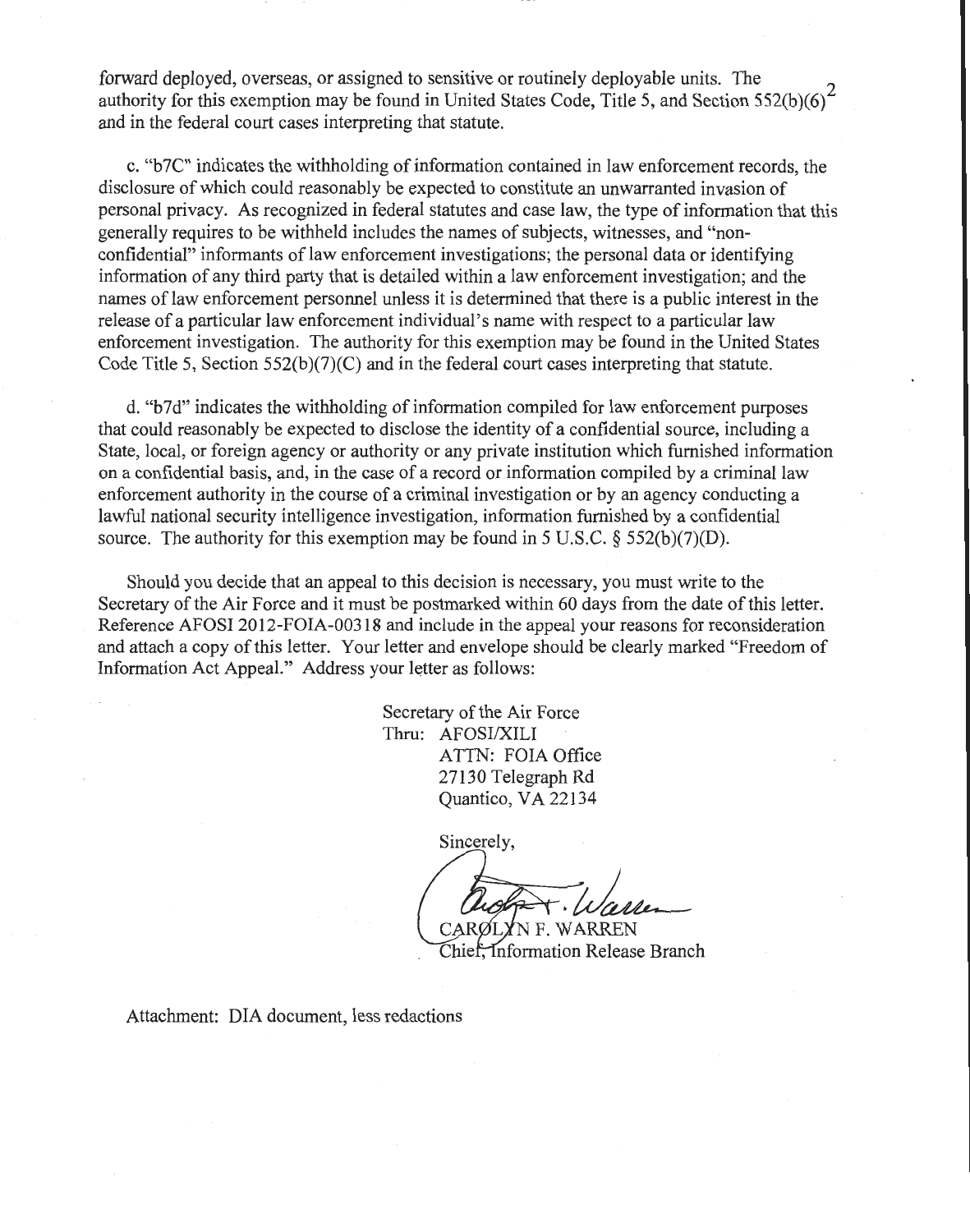-SECRET -NOFORN, WNINTEL.

**DTG** 051937Z AUG 93 **FROM FM OCRINPUT CONTROLS SECRET NOFORN WNINTEL-**CITE: (U) AFOSI DETACHMENT 7340, RIYADH, SA, (9373D356-612/01/04/609, HQ AFOSI CR 42A, PARA 3A (1), (2), (3), CR<sub>7C</sub> SERIAL: (U) IIR 1 665 0002 93. MODIFIED COPY (IIR NUMBER) **BODY** DEPARTMENT OF DEFENSE WARNING: (U) THIS IS AN INFORMATION REPORT, NOT FINALLY EVALUATED INTELLIGENCE. REPORT CLASSIFIED SECRET -- NOFORN -- WNINTED. COUNTRY: (U) KUWAIT (KU); SAUDI ARABIA (SA); IRAQ (IZ). SUBJECT: IIR 1 665 0002 93/SAUDI SECURITY SERVICE COMMENT ON IZ TERRORIST ACITIVITIES AND KU SECURITY SERVICE CAPABILITIES--MODIFIED COPY (SANF). DOI: (U) 930526. REQS: (U) T-8C2-24200-990 SOURCE: (SANFAWN)  $(B1)_{0.001}$  13526 Sec. 1.4(b) (0) (1) (b) (1)  $(0)(3)(f)(d), (d)(d)$ SUMMARY: (S/NF)  $(61)$  EQ. 13526. Sec. 1. 4(b)(c)(d)(b)(1)(b)(7)(f) Per AFOSI TEXT: (U) DUE TO THE NATURE OF THIS REPORT. SOURCE COMMENTS ARE INCORPORATED WITHIN THE TEXT.  $1.$  (SAIFAWN) (b1) E.O. 13526. See 1.4(b)(c) (d). (b)(1) (b) (7) (b) 2. (SANFANTH) [ (bi)e.0.13526. Sec.1.4(b)(c)(d)(b)(l)(b)(t)(p) -NOFORN, WNINTEL,

-SECRET-

page 46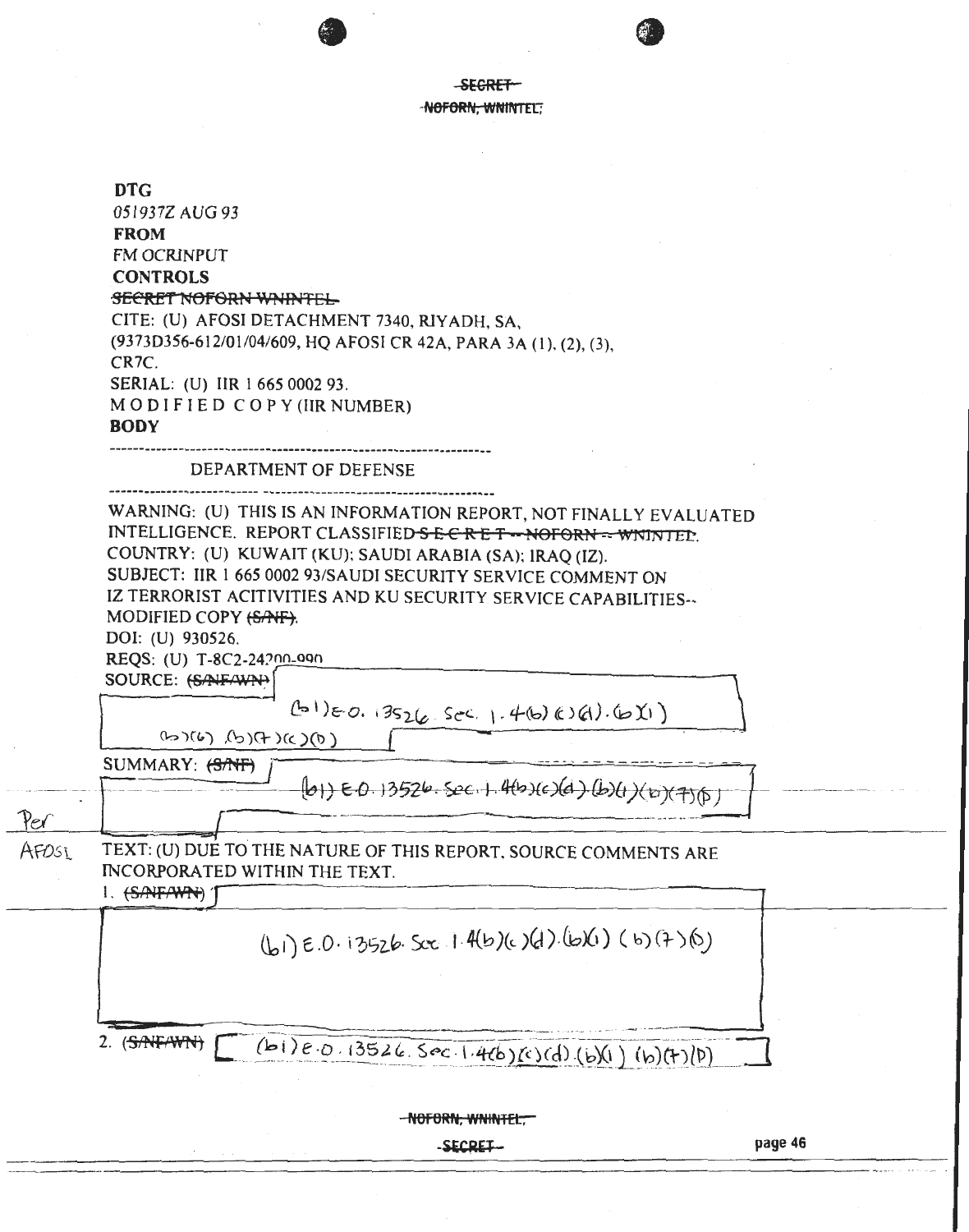SECRET-NOFORN. WNINTEL.

 $(L1)E.0.13526.5c$ c.1.4(b)(c)(d).(b)(j)

THE PERPATRATORS OF THIS ACT, ATTEMPTING TO DRIVE TOWARD THE CENTER OF THE REFINERY WHERE THE BUSH DELEGATION WERE LOCATED. WERE AN AFGHANI AND A FILIPINO. ALTHOUGH THE TWO MEN HAD PROPER IDENTIFICATION, THE AFGHANI WAS OBSERVED ACTING NERVOUSLY. A SUBSEOUENT SEARCH OF THE VEHICLE DISCLOSED SIX HAND GRENADES WHICH THE MEN LATER CONFESSED THEY WOULD HAVE THROWN AT THE BUSH PARTY. NO MOTIVE FOR THIS ATTEMPT WAS KNOWN.

3. <del>(SANT/WN)</del>

 $P_{e}$ 

AFOST

 $(b1) 6.0.13526.582.1.4(6)(d)(b)4)$  (b) (b)(a)(b)(a)

SOURCE DID NOT BELIEVE THE CURRENT U.S. ADMINSTRATION WOULD ACT AGAINST IZ WHATEVER THE OUTCOME OF THE INVESTIGATION BUT HE DID NOT BELIEVE THE U.S. SHOULD SEIZE THIS OPPORTUNITY TO BE BAITED BY THIS ACT INTO ANY KINDOF CONFRONTATION OR REPRISAL.

FIELD COMMENTS: 1. (SAF)

 $(D1)E.0.13526.$  Sec.  $1.4(b)(c)(d)(b)(1)(b)(7)(n)$ 

, HE PUT FAITH ONLY IN THE FACT THE TERRORISTS WERE LEGITIMATELY APPREHENDED WITH SOPHISTICATED EXPLOSIVE DEVICES IN THEIR POSSESSION. ALTHOUGH HE MADE NO CONCRETE STATEMENT, HIS TONE LEFT LITTLE DOUBT THAT THE SAG HAVE LITTLE OR NO DOUBTS AT THIS POINT THAT IZ WAS BEHIND THIS ATTEMPT. HOWEVER, IN DEGREES OF IMPORTANCE, HE FELT THIS WAS EXTREMELY SECONDARY TO THE INCREASING THREAT FROM A REARMING AND POPULATION GROWING IRAN.

 $(b)(3):10$ 2. <del>(C)</del> IIR NUMBER CHANGED BY DIA (FROM 1 633 0002 93). **USC 424** 

//IPSP: (U) PG 2420// //COMSOBJ: (U) 150// **ADMIN** 

INSTR: U.S. NO.

PREP: 1-50407: 1-50607.

ACQ: (U) SAUDI ARABIA, RIYADH (930526).

WARNING: (U) THIS IS AN INFORMATION REPORT, NOT FINALLY EVALUATED INTELLIGENCE. REPORT CLASS SECRET WARNING NOTICE INTELLIGENCE SOURCES OR METHODS INVOLVED -- NOT RELEASABLE TO FOREIGN NATIONALS. **DECL: OADR** 

**BT** 

NOFORN, WNINTEL,

**SECRET**